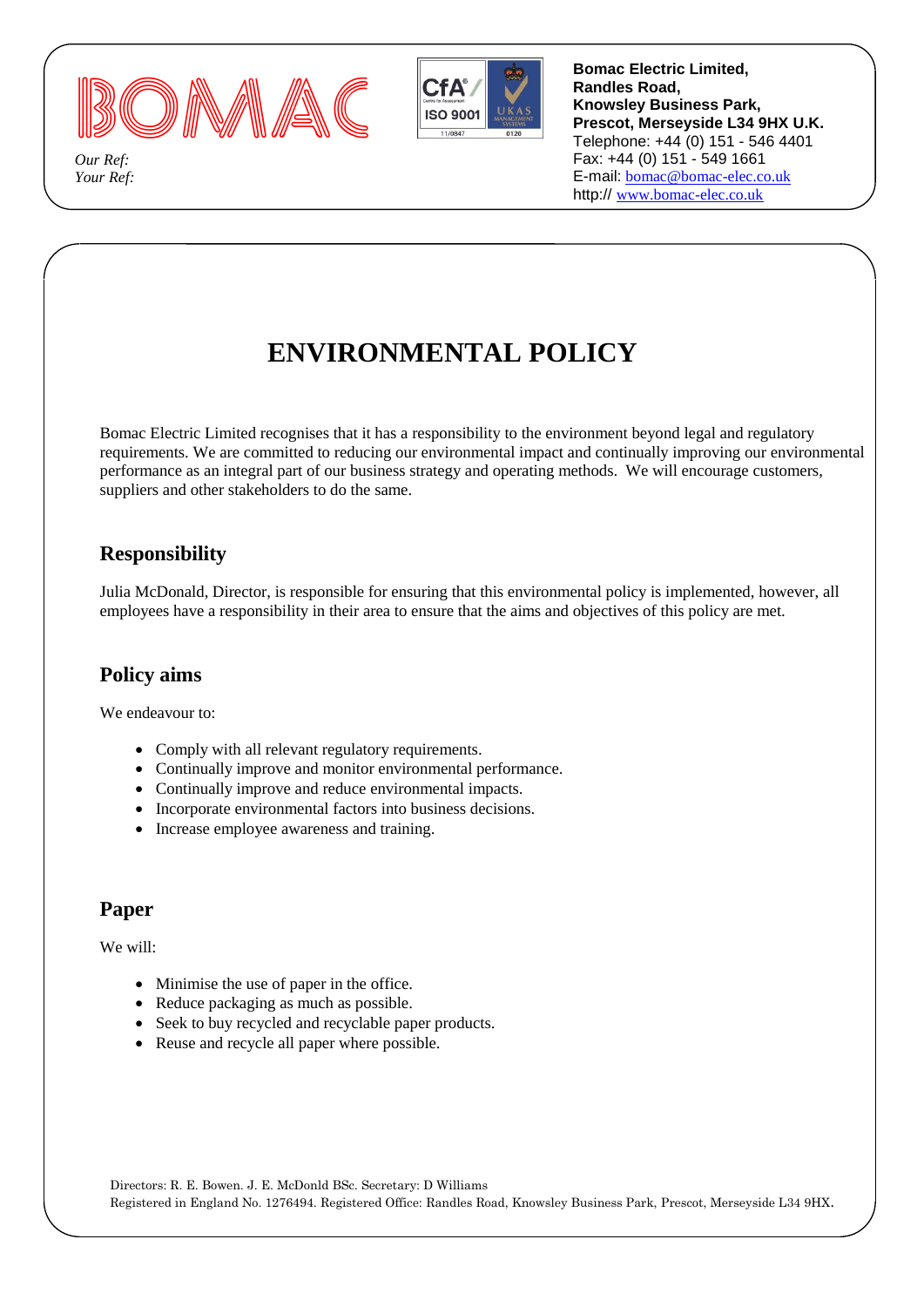



**Bomac Electric Limited, Randles Road, Knowsley Business Park, Prescot, Merseyside L34 9HX U.K.** Telephone: +44 (0) 151 - 546 4401 Fax: +44 (0) 151 - 549 1661 E-mail: [bomac@bomac-elec.co.uk](mailto:bomac@boma-elec.co.uk) http:// [www.bomac-elec.co.uk](http://www.bomac-elec.co.uk/)

*Our Ref: Your Ref:*

 $\overline{\phantom{a}}$ 

## **Energy and water**

We will seek to:

- Reduce the amount of energy used as much as possible.
- Switch off lights and electrical equipment when not in use.
- Adjust heating with energy consumption in mind.
- Take energy consumption and efficiency of new products into account when purchasing them.

### **Office supplies**

We will:

- Evaluate if the need can be met in another way.
- Evaluate if renting or sharing is an option before purchasing equipment.
- Evaluate the environmental impact of any new products we intend to purchase.
- Favour more environmentally friendly and efficient products wherever possible.
- Reuse and recycle everything we are able to.

#### **Transportation**

We will:

- Reduce the need to travel, restricting to necessity trips only.
- Promote the use of travel alternatives such as e-mail or video/phone conferencing.
- Make additional efforts to accommodate the needs of those using public transport or bicycles.
- Favour 'green' vehicles and maintain them rigorously to ensure ongoing efficiency.

#### **Maintenance and cleaning**

We will:

- Use cleaning materials that are as environmentally friendly as possible.
- Use materials in any office refurbishment that are as environmentally friendly as possible.
- Only use licensed and appropriate organisations to dispose of waste.

Directors: R. E. Bowen. J. E. McDonld BSc. Secretary: D Williams Registered in England No. 1276494. Registered Office: Randles Road, Knowsley Business Park, Prescot, Merseyside L34 9HX.